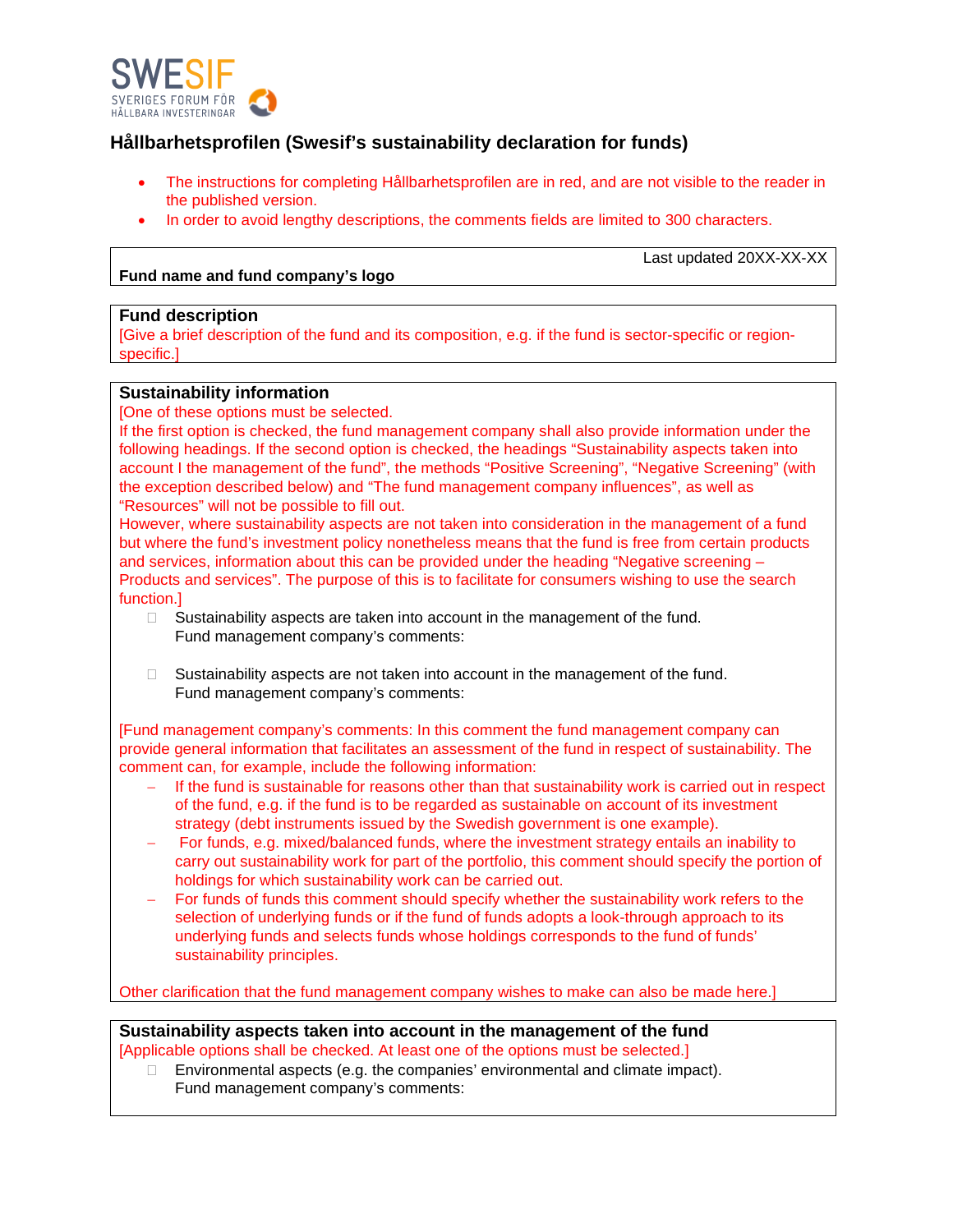

- Social aspects (e.g. human rights, employee rights and equal opportunity). Fund management company's comments:
- $\Box$  Corporate governance aspects (e.g. shareholders' rights, issues relating to remuneration for senior executives, and anti-corruption work). Fund management company's comments:
- □ Other sustainability aspects. Fund management company's comments: [Specify any other sustainability aspects taken into account.]

#### **Positive screening**

[Applicable options shall be checked. Only one of the two first options can be selected. For all options full information shall be provided regarding the fund management company's methods. The information shall be provided on the fund management company's website and shall enable readers to understand the reasons behind the standardised options checked below.]

 $\Box$  Sustainability aspects are critical in the manager's choice of companies. *The fund has specific and explicit criteria for positive selection of companies, based on environmental, social and business ethics issues. An analysis of the companies' sustainability work is critical to the selection of the companies in the fund.*

*This option also refers to funds that select companies on the basis of a specified sustainability-related theme, such as climate, water, ecotechnology, or social sustainability, and to funds that only invest in projects or operations with quantifiable social or environmental benefits.*

Fund management company's comments:

[If sustainability aspects are critical in the manager's choice of companies, the method used should be summarised in the comment. This applies to both fundamental and quant based strategies that use sustainability as their basis.]

□ The manager of the fund takes sustainability issues into account. *Sustainability issues are taken into account in the context of corporate economic analyses and investment decisions and play a part, but not necessarily a crucial one, in determining which companies are selected for inclusion in the fund.*

*This option refers to funds which explicitly and systematically integrate sustainability aspects into their economic analyses and investment decisions. Sustainability aspects are explicitly part of the investment process, are continuously analysed, and affect the fund's investments.*

Fund management company's comments:

**Other**

 $\Box$  Other method of positive screening used by the fund. Fund management company's comments: [Specify the method used by the fund.]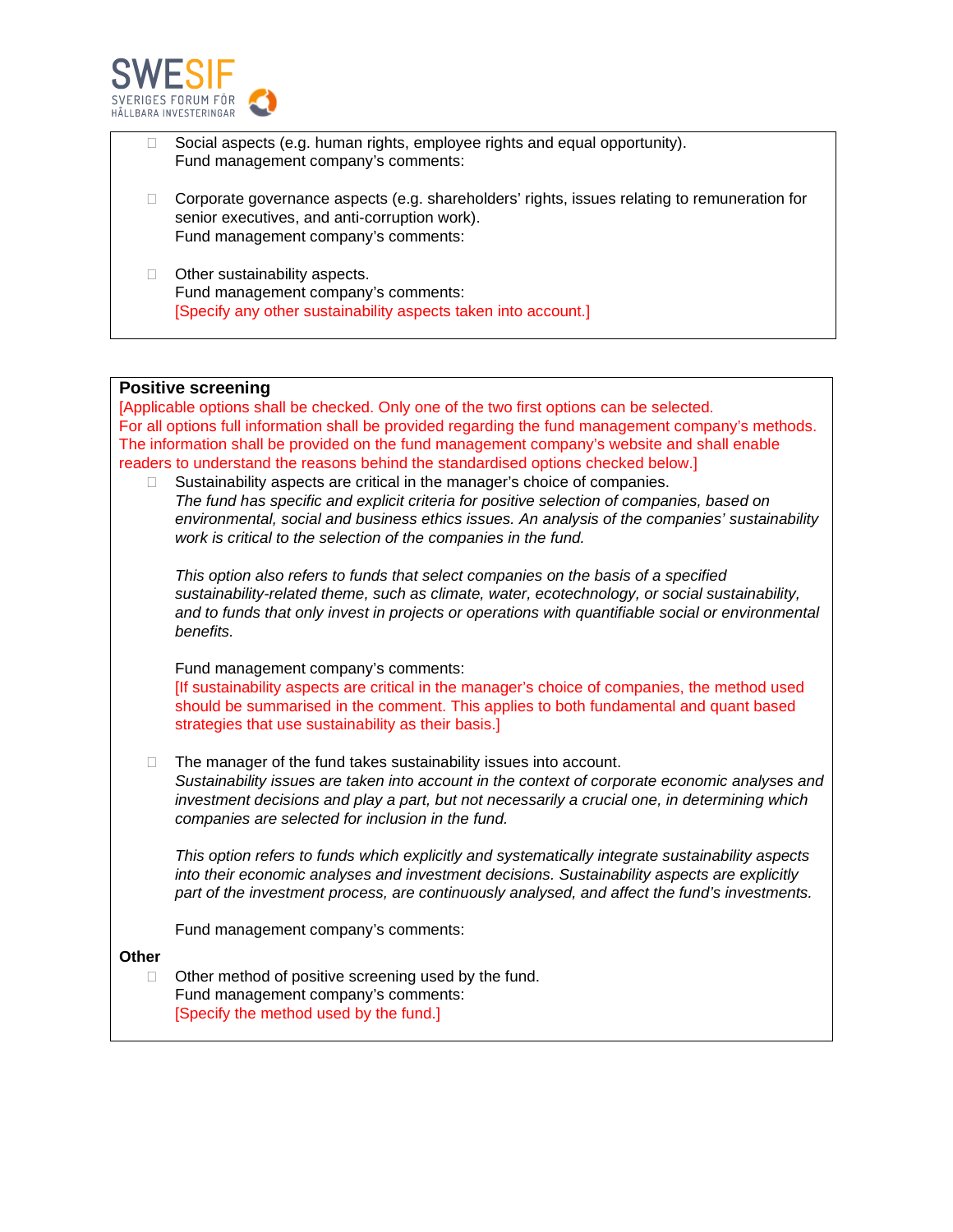

## **Negative screening**

#### **Products and services**

The fund does not invest in companies that are involved in the following products and services. A maximum of 5% of the turnover in the company in which the investment is made may entail operations attributable to the specified product or service.

The following check options can be used where sustainability aspects are not taken into account in the management of a fund but where certain products and services are not included in the fund as a result of its investment policy.

- □ Cluster bombs, landmines Fund management company's comments:
- □ Chemical and biological weapons Fund management company's comments:
- □ Nuclear weapons Fund management company's comments:
- □ Weapons and/or munitions Fund management company's comments:
- Alcohol Fund management company's comments:
- Tobacco Fund management company's comments:
- $\Box$  Commercial gambling operations Fund management company's comments:
- D Pornography Fund management company's comments:
- □ Fossil fuels (oil, gas, coal) Fund management company's comments:
- Coal [This option refers to funds that exclude coal, but not other fossil fuels.] Fund management company's comments:
- Uranium Fund management company's comments:
- $\Box$  Genetically modified organisms (GMO) Fund management company's comments:
- D Other [Specify any other products or services excluded.] Fund management company's comments:

#### **International norms**

International norms refer to international conventions, laws and agreements such as the UN Global Compact and OECD guidelines for multinational companies that relate to issues concerning the environment, human rights, labour practices, and business ethics. [This option refers to funds that apply reactive sustainability analysis and exclude companies because they violate international norms. Select one of the two options below, depending on how comprehensive the exclusions made due to violations of international norms are. Merely a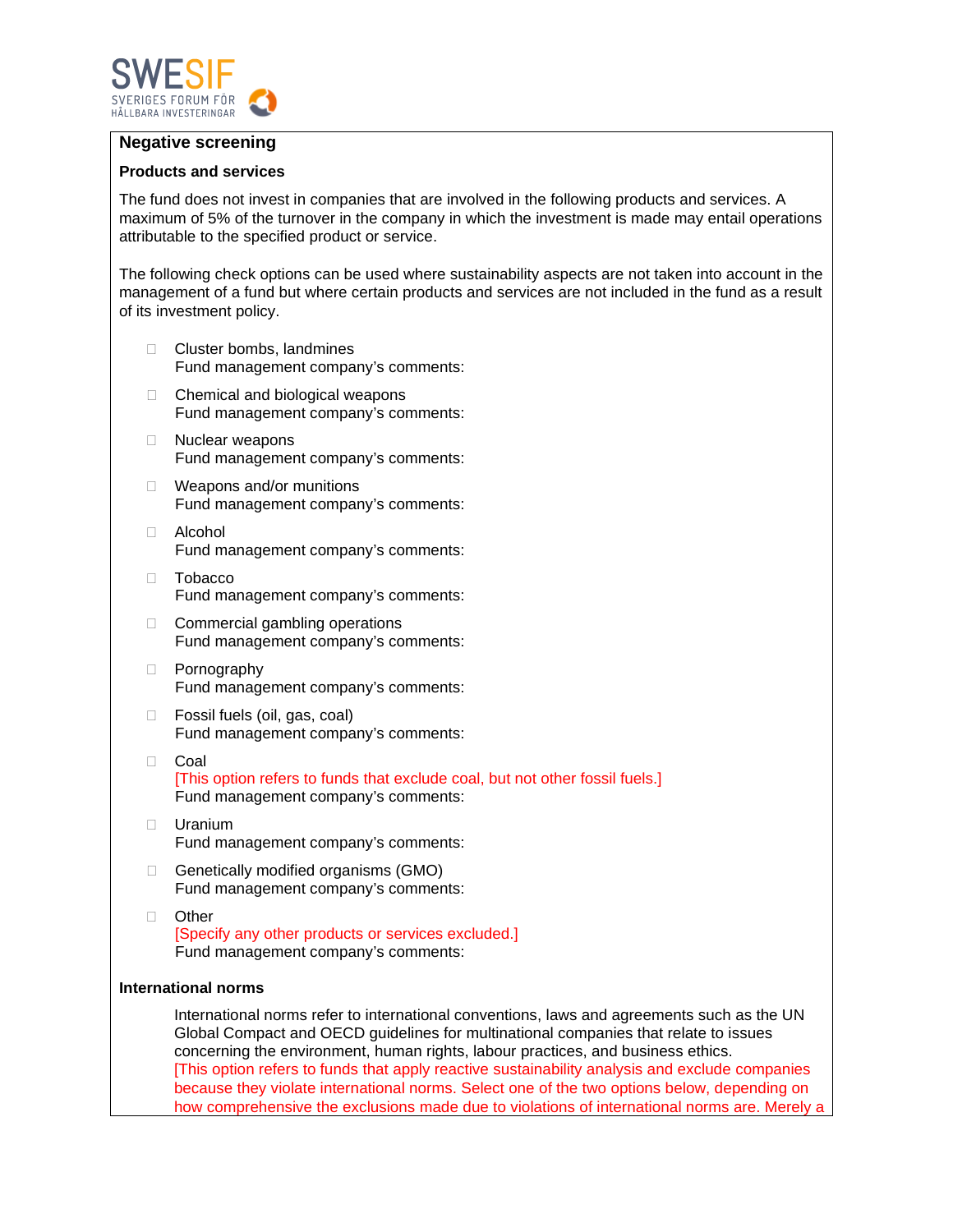

|                  |                                                                                                                                                                                                                                                                                                                                                                                              | review with regard to norm violations - but where the violations do not result in exclusions -<br>are insufficient grounds for checking either of these options.]<br>The fund does not invest in companies that violate international norms.<br>The assessment is carried out either by the fund management company or a third<br>party.                                                                                          |
|------------------|----------------------------------------------------------------------------------------------------------------------------------------------------------------------------------------------------------------------------------------------------------------------------------------------------------------------------------------------------------------------------------------------|-----------------------------------------------------------------------------------------------------------------------------------------------------------------------------------------------------------------------------------------------------------------------------------------------------------------------------------------------------------------------------------------------------------------------------------|
|                  |                                                                                                                                                                                                                                                                                                                                                                                              | [If the fund also excludes companies suspected of and investigated with regard to<br>breaches, this should be specified in a separate comment.]<br>Fund management company's comments:                                                                                                                                                                                                                                            |
|                  | Ц                                                                                                                                                                                                                                                                                                                                                                                            | The fund does not invest in companies which do not address identified problems or<br>where the fund makes the assessment that the company will not address the<br>problems within a time frame deemed reasonable in that specific case.<br>This option refers to funds that draw up an action plan for questionable companies<br>which are excluded if the specified conditions are not met within a specified period of<br>time. |
|                  |                                                                                                                                                                                                                                                                                                                                                                                              | Fund management company's comments:                                                                                                                                                                                                                                                                                                                                                                                               |
| <b>Countries</b> |                                                                                                                                                                                                                                                                                                                                                                                              |                                                                                                                                                                                                                                                                                                                                                                                                                                   |
| $\Box$           | For sustainability reasons, the fund does not invest in companies involved in certain<br>countries/interest-bearing securities issued by certain states.<br>This option refers to funds that carry out a country-specific sustainability analysis that results<br>in the exclusion of companies involved in certain countries or of interest-bearing securities<br>issued by certain states. |                                                                                                                                                                                                                                                                                                                                                                                                                                   |
|                  |                                                                                                                                                                                                                                                                                                                                                                                              | [Specify which countries are excluded and the reasons for the decision. Please note that this<br>option refers solely to sustainability-related country analysis against explicit sustainability<br>criteria. Geographic restrictions applied for other reasons, such as the fund's investment<br>objective, do not constitute grounds for checking this option.]<br>Fund management company's comments:                          |
| <b>Other</b>     |                                                                                                                                                                                                                                                                                                                                                                                              |                                                                                                                                                                                                                                                                                                                                                                                                                                   |
| □                | <b>Other</b>                                                                                                                                                                                                                                                                                                                                                                                 | Fund management company's comments:<br>[Specify any other exclusionary criteria]                                                                                                                                                                                                                                                                                                                                                  |
|                  |                                                                                                                                                                                                                                                                                                                                                                                              |                                                                                                                                                                                                                                                                                                                                                                                                                                   |
|                  |                                                                                                                                                                                                                                                                                                                                                                                              | The fund management company influences<br>[Applicable options shall be checked. Note that if the fund management company is to check this<br>option, the exertion of influence must be relevant to the fund in question.]                                                                                                                                                                                                         |
| $\Box$           |                                                                                                                                                                                                                                                                                                                                                                                              | The fund management company exercises its investor influence to influence companies on<br>sustainability issues. The fund management company engages with companies with a view to<br>influencing them to adopt a more sustainable approach.<br>In-house investor influence<br>Fund management company's comments:                                                                                                                |
| $\Box$           |                                                                                                                                                                                                                                                                                                                                                                                              | Investor influence in cooperation with other investors<br>Fund management company's comments:                                                                                                                                                                                                                                                                                                                                     |
| □                |                                                                                                                                                                                                                                                                                                                                                                                              | Investor influence through external suppliers/consultants<br>Fund management company's comments:                                                                                                                                                                                                                                                                                                                                  |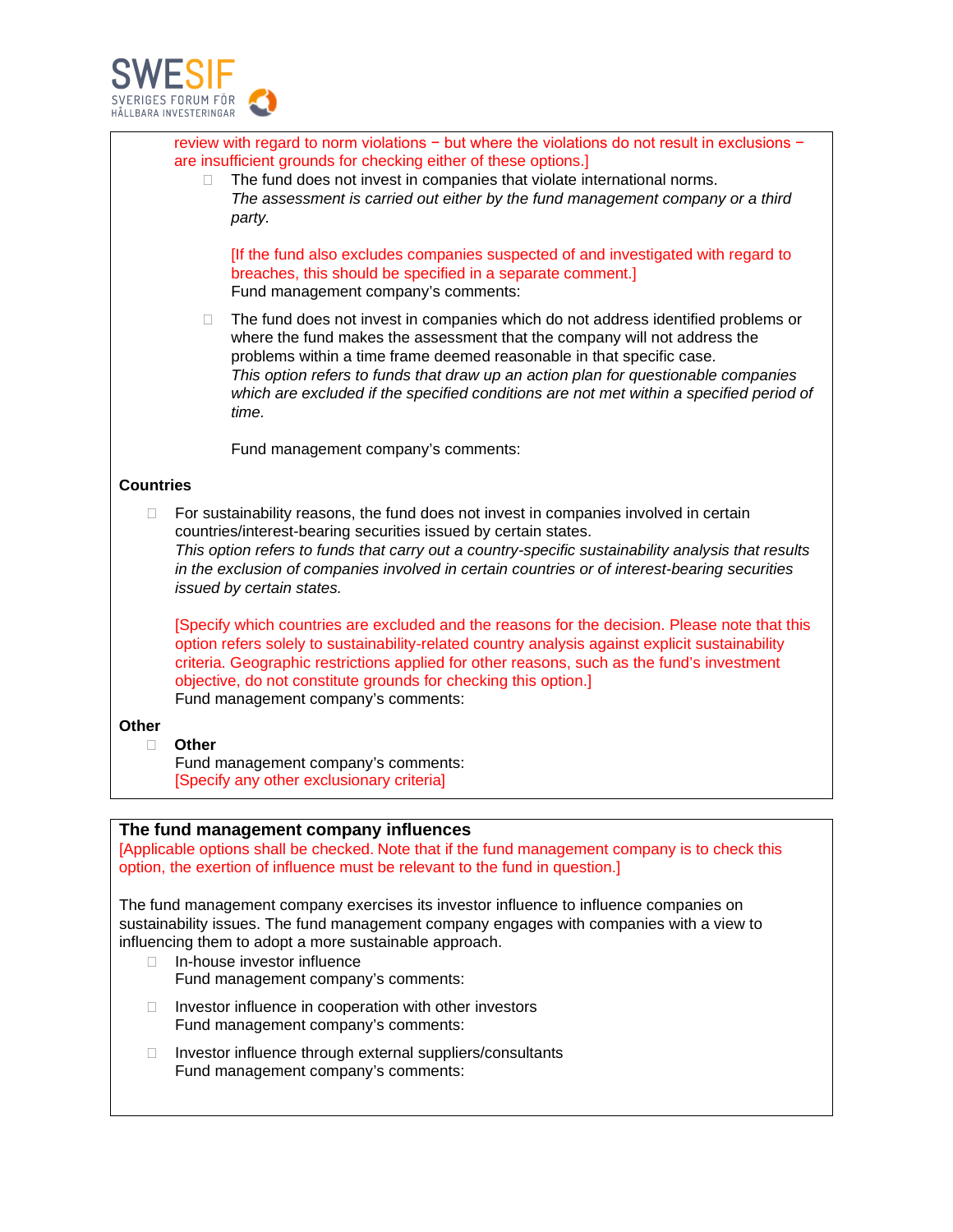

|                                                                                                                                                | Voting at General Meetings<br>Fund management company's comments:                                                                                                                                    |  |
|------------------------------------------------------------------------------------------------------------------------------------------------|------------------------------------------------------------------------------------------------------------------------------------------------------------------------------------------------------|--|
|                                                                                                                                                | Participation in nomination procedures in order to influence the composition of the Board<br>Fund management company's comments:                                                                     |  |
|                                                                                                                                                | Other forms of investor influence<br>Fund management company's comments:<br>[Specify]                                                                                                                |  |
|                                                                                                                                                |                                                                                                                                                                                                      |  |
| Resources<br>(Optional information in addition to the standard of sustainability information)<br>Resources for analysis, follow-up and control |                                                                                                                                                                                                      |  |
| П                                                                                                                                              | The fund uses in-house resources for sustainability analysis and engagement.<br>Fund management company's comments:<br>[Specify scope of the resources and which assignments are handled internally] |  |
|                                                                                                                                                | The fund uses external resources for sustainability analysis and engagement.<br>Fund management company's comments:<br>[Specify scope of the resources and which assignments are handled externally] |  |
|                                                                                                                                                | Other<br>Fund management company's comments:                                                                                                                                                         |  |

[Specify]

# **Additional information**

*(Optional information in addition to the standard of sustainability information)*

- $\Box$  The fund's investments are published on the fund company's website. Link: Update frequency: Fund management company's comments:
- $\Box$  The fund's carbon footprint assessment is published annually on the fund company's website. Link to the report: Fund management company's comments:
- $\Box$  The fund manager publishes which companies are excluded from investment, based on sustainability criteria. Link to the report: Fund management company's comments:
- $\Box$  Fund manager publishes an annual sustainability report. Link to the report: Fund management company's comments:
- $\Box$  The fund company publishes sustainability information in accordance with the EU regulation on sustainability-related information (SFDR). Link to report: